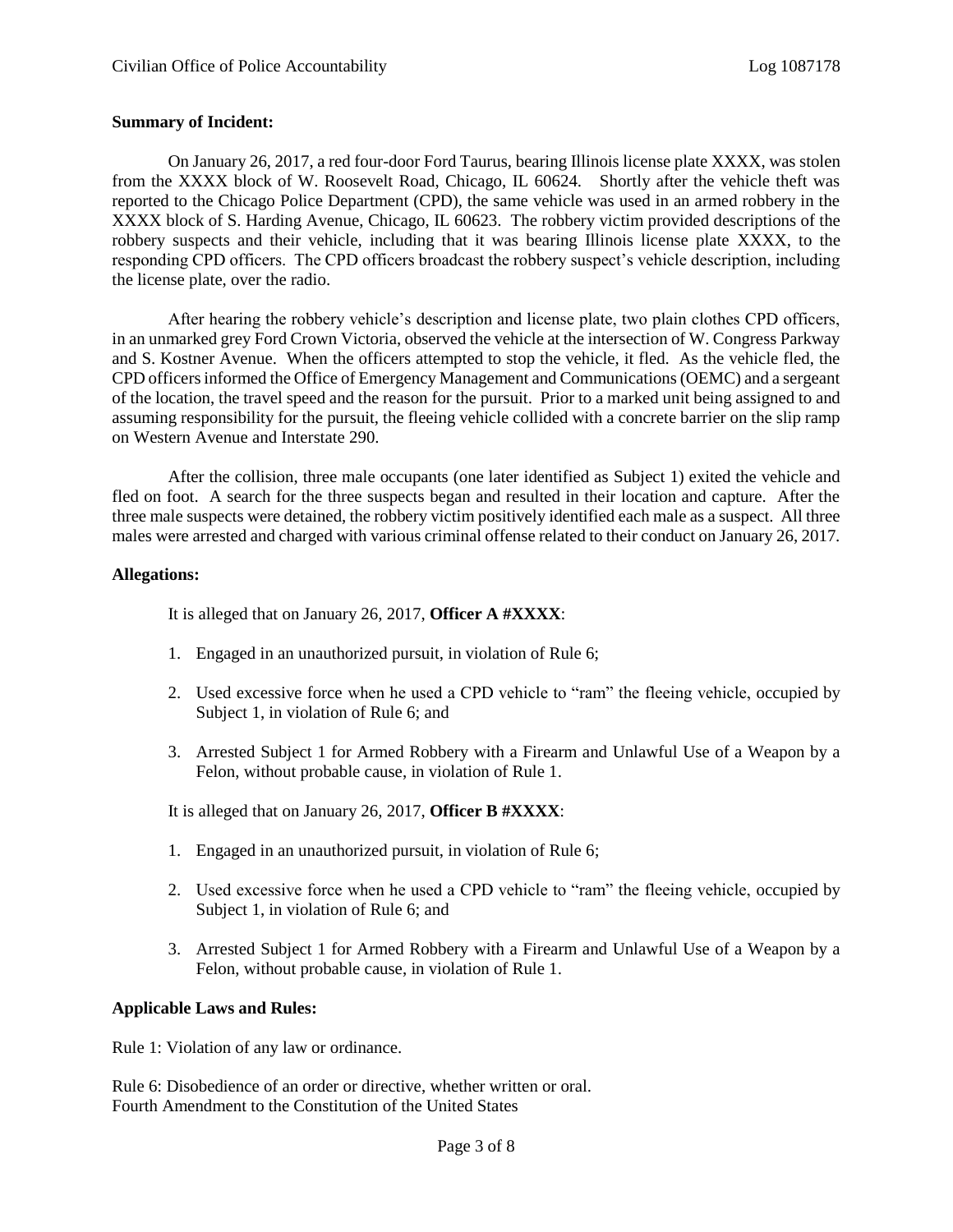General Order G03-03-01 – Emergency Vehicle Operations - Pursuits

#### **Investigation:**

# **Civil Complaint<sup>1</sup>**

On October 19, 2017, COPA received a *Pro Se* **Civil Complaint** filed by Subject 1 in the Northern District of Illinois.<sup>2</sup> In his complaint, Subject 1 alleges that on January 26, 2017, CPD Officers A #XXXX, and Officer B #XXXX engaged in an unlawful pursuit during which they employed an unlawful use of force, specifically when the officers used a CPD vehicle to strike the fleeing vehicle that Subject 1 was in, which caused the vehicle to strike a concrete barrier. Additionally, Subject 1 alleges that he was arrested for armed robbery without probable cause. Finally, Subject 1 is seeking damages for various injuries sustained in the car accident and for the loss of the vehicle that he was charged with stealing. (Att. 2.)

# **CPD Records**

l

An **Original Case Report**, **for RD XXXXXXXX**, details that on January 26, 2017, a red fourdoor Ford Taurus, bearing Illinois license plate number XXXX, was stolen from the XXXX block of W. Roosevelt Road, Chicago IL 60624. (Att. 7.)

An **Original Case Report for RD XXXXXXXX**, details on January 26, 2017, three black males committed an armed robbery in the XXXX block of S. Harding Avenue, Chicago, IL 60623. The victim of the robbery informed CPD that at least one of the males was armed with .38 caliber revolver and that the males fled the location in a red four door sedan bearing Illinois license plate XXXX. (Att. 13.)

An **Arrest Report for CB XXXXXXXX**, for Subject 1, details that on January 26, 2017, Officers A #XXXX and B #XXXX were on duty and operating an unmarked patrol vehicle when they heard a "flash message<sup>33</sup> detailing an armed robbery that had just occurred. The message advised that three black males had just committed an armed robbery and fled in a red vehicle bearing Illinois license plate XXXX.

After receiving the "flash message," Officers A and B observed a red vehicle bearing Illinois license plate XXXX at the intersection of S. Kostner Avenue and W. Congress Parkway. Officers A and B attempted to stop the vehicle, however the vehicle fled. Officers A and B pursued the vehicle until the vehicle crashed. Once the vehicle crashed the occupants, one of which was Subject 1, exited the vehicle and fled on foot. CPD members pursued, located, and arrested all three occupants. The officers determined that the red vehicle was reported stolen, under RD XXXX. Subject 1 was arrested for armed robbery, criminal trespass to a vehicle, and felon in possession of a weapon. (Att. 4.)

A **Detective Supplementary Report for XXXX** detailed, that the robbery victim described one of the black male suspects as wearing a grey hooded sweatshirt and red saggy pants. Additionally, the report detailed that after the three males were located and detained, the robbery victim identified each of the males as those who robbed him. Further, the report details, that Assistant State Attorney A "conducted [an] investigation" and approved the arrest of Subject 1 on charges of Felony Armed Robbery with a Firearm and Unlawful Use of a Weapon by a Felon. (Att. 14.)

<sup>1</sup> Subject 1's Civil Complaint was *Pro Se*, therefore COPA accepted the complaint as his affidavit for the purposes of this investigation.

<sup>2</sup> Subject 1's lawsuit is styled, *Subject 1 v. Officers A and, B,* XX-cv-XXXX (N.D. Ill.).

<sup>&</sup>lt;sup>3</sup> A "flash message" is a radio and/or computer transmission providing details of a criminal event that has just occurred. The messages contain location of the event and any available information about possible suspects.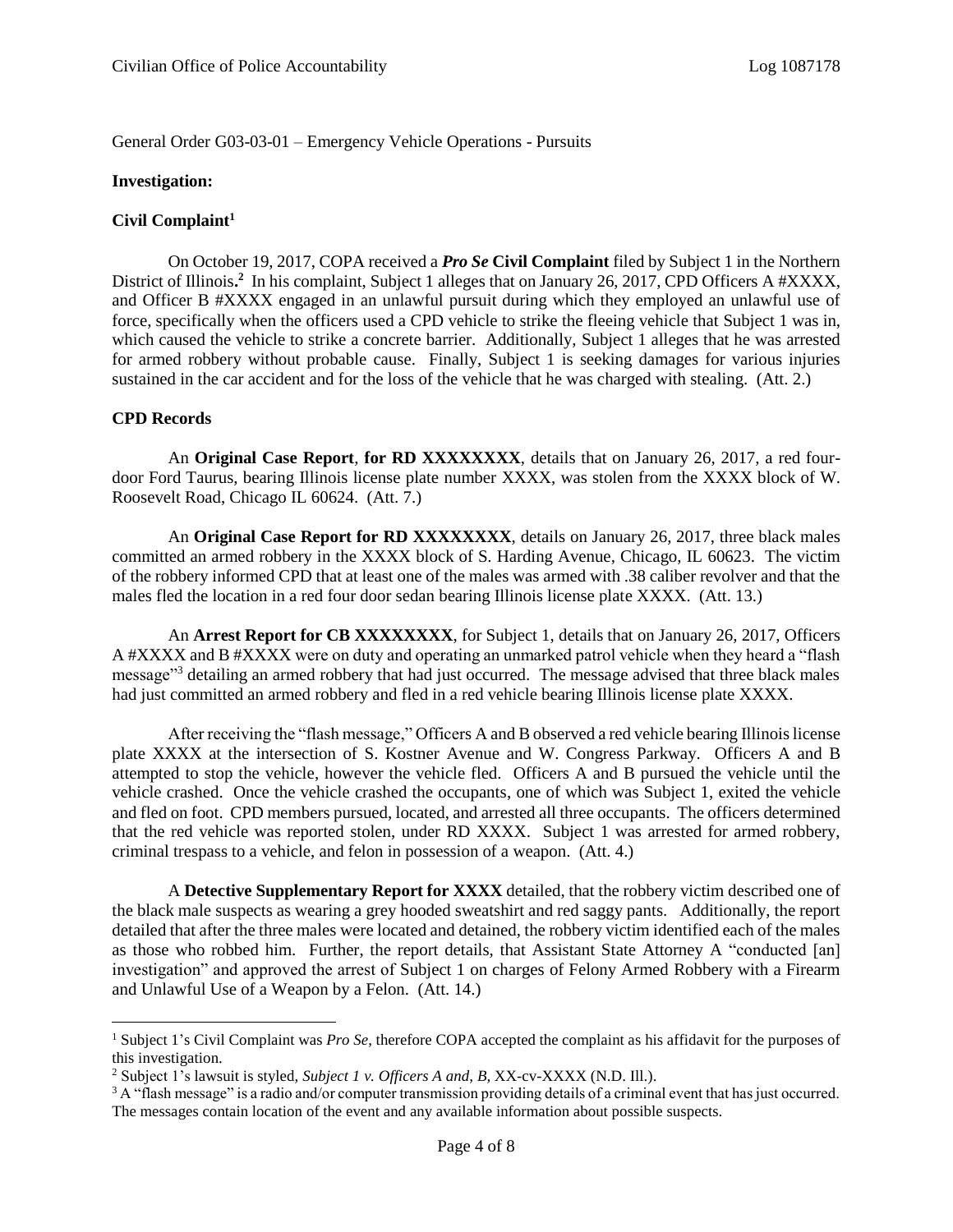A **Traffic Pursuit Report**, for Major Accident Investigations Unit Pursuit Tracking Number **17- 0032**, detailed that on January 26, 2017, while in unmarked CPD vehicle XXXX, Officer B initiated a traffic pursuit of a red Ford Taurus, bearing Illinois license plate XXXX, which was used in an armed robbery. The pursuit began around XXXX W. Monroe Street and lasted approximately two and one-half miles. Officer B detailed that the driver of the fleeing vehicle was speeding – fifty-five miles per hour, and weaving during the pursuit and that the road was a dry two-way expressway. Additionally, Officer B detailed that the pursuit occurred during daylight hours and there was light vehicle and pedestrian traffic. In his summary of the pursuit, Officer B detailed that he "took into consideration both pedestrian and vehic[ul]ar traffic, road and weather conditions before initiating [the] pursuit."

Sergeant A #XXXX, the assigned supervisor of the pursuit, monitored the radio transmissions related to the pursuit. Additionally, in his summary, Sergeant A detailed that he "took into consideration both pedestrian [sic] and vehicular traffic, as well as road and weather conditions." Furthermore, Sergeant A detailed that he requested a marked unit to take over the pursuit but the fleeing vehicle crashed before a marked unit was assigned.

Finally, both Lieutenants A #XXXX and B #XXXX detailed that there was no video footage of the pursuit and, based on the nature of the crime -- an armed robbery, and the lack of vehicle and pedestrian traffic, the "balancing test"<sup>4</sup> was properly applied. (Att. 22.)

# **OEMC Records**

 $\overline{\phantom{a}}$ 

An **OEMC** Audio Recording, revealed that Beat XXXX, later identified as Officer C #XXXX, responded to the XXXX block of S. Harding Avenue, in response to a dispatched call of an armed robbery. Upon arrival Officer C, transmitted, via radio, that three black male suspects fled the scene of the robbery in a red four door sedan bearing Illinois license plate XXXX. Additionally, Officer C advised that one black male was wearing blue pants and was armed with a revolver; the second black male was wearing a grey hoody and had dreadlocks.

Furthermore, the OEMC transmission details Beat XXXX, later identified as Officers A and B, observing a red four door sedan bearing Illinois license plate XXXX at the intersection of XXXX and S. Kostner Avenue. After observing the vehicle, Officers A and B advised that the vehicle was attempting to flee and the officers were in pursuit. The OEMC dispatcher informed Beat XXXX, later identified as Sergeant A, that Officers A and B are behind a "hot car"<sup>5</sup> that was just used in an armed robbery. Sergeant A inquired about the speed and direction of travel of the fleeing vehicle. Officer A and B advised that the vehicle was traveling eastbound on Interstate 290 at "regular"<sup>6</sup> speed from the Kostner Avenue exit.

Approximately, one minute and twenty-seven seconds after providing the direction of travel and speed, Officers A and B advised that the fleeing vehicle was in a collision on the east bound Interstate 290 Western Avenue off ramp. Additionally, the three suspects had fled the vehicle on foot and Officers A and B were in pursuit. (Att. 18, 20.)

<sup>4</sup> The "balancing test" is an evaluation process used by all CPD employees responsible for the pursuit to determine if the pursuit is within policy. General Order G03-03-01 defines the "balancing test" as "[t]he necessity to immediately apprehend the fleeing suspect outweighs the level of inherent danger created by a motor vehicle pursuit."

<sup>&</sup>lt;sup>5</sup> "Hot car" is a term used to indicate a stolen vehicle.

<sup>6</sup> Based on the Traffic Pursuit Report, "regular" speed appears to be the posted speed limit of 55 miles per hour. (Att. 22.)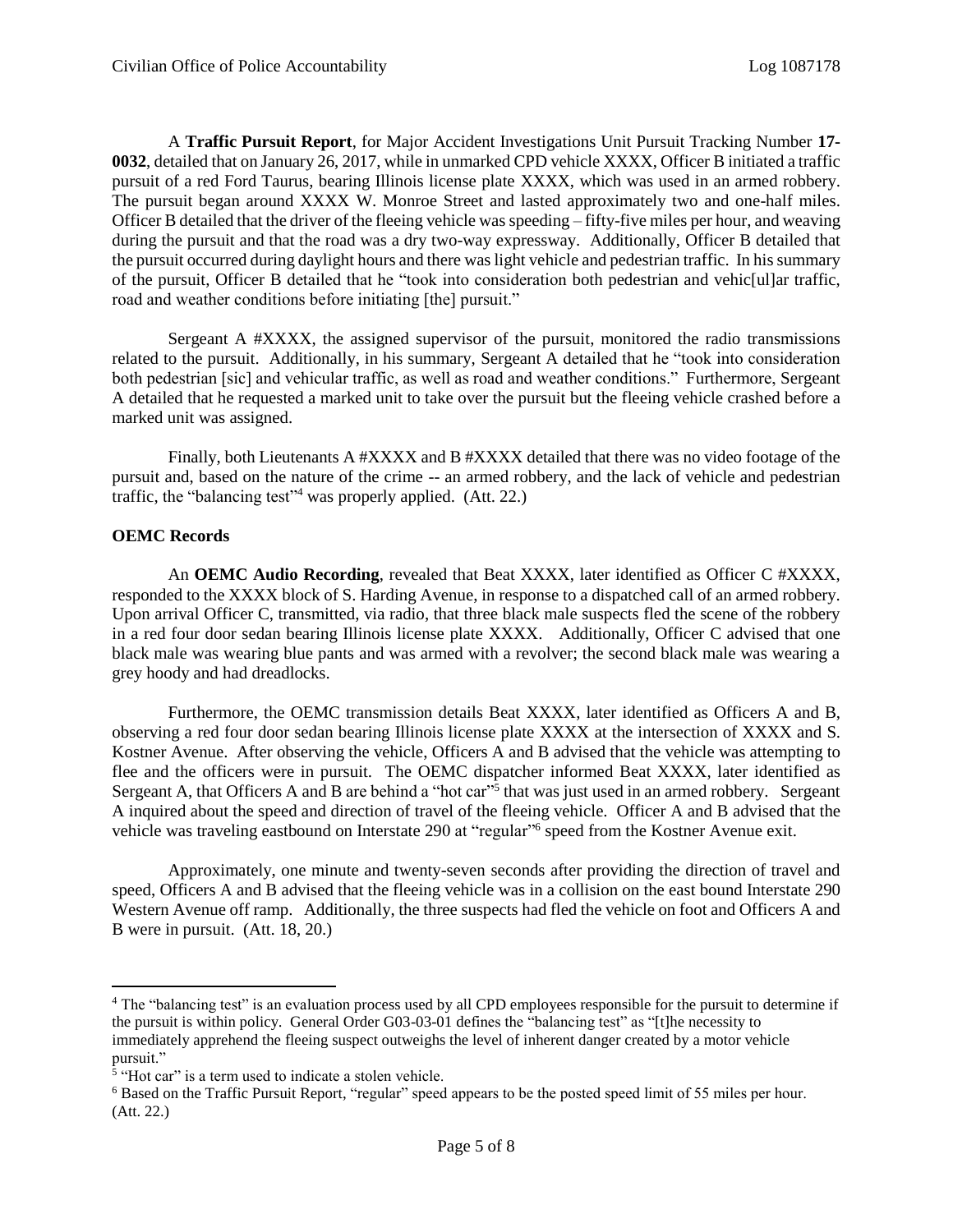#### **Illinois State Police Records (ISP)**

An **ISP Illinois Traffic Crash Report**, under report number **03-17-XXXXX**, detailed that on January 26, 2017, a fleeing, stolen red Ford Taurus, bearing Illinois license plate XXXX, that was used in an armed robbery was traveling eastbound on the slip ramp of Interstate 290 towards Western Avenue when it struck the right concrete median barrier with the passenger side of the vehicle. The report details that all the damage to the vehicle was on the passenger side of the vehicle, and did not indicate any damage to the rear of the vehicle. There was no indication that the pursuing CPD vehicle collided with the Taurus nor had any damage to it. (Att. 22, 23.)

# **City of Chicago Fleet and Facilities Management (2FM) Records**

On a November 3, 2017 phone call with COPA, **Manager A**, Manager of Vehicle Adjustment for 2FM, advised that 2FM received vehicle XXXXXX in early March of 2017 for repair to the front driver's side of the bumper. Manager A advised that when XXXXXX was received, photographs of the vehicle were taken. These photographs detailed extensive damaged to the front driver's side bumper. Manager A added that, considering the extent of the damage, he found it unlikely that the vehicle would have been permitted to operate from January 26, 2017 until early March of 2017. Additionally, Manager A added that in wintry weather conditions, minor impacts can result in the type of damage he observed to XXXXXX. Manager A provided copies of the photographs. (Att. 28.)

Photographs of XXXXXX<sup>7</sup> from 2FM depict the entire driver's side corner of the front bumper missing. Additionally, the photographs depict the driver's side marker cracked. Further, the photographs, depict white or off-white scratches to the driver's side front corner panel of the XXXXXX. There is no depiction of the any red scratches or transfer paint on XXXXXX in any of the photographs that would indicate a collision with the Taurus that Subject 1 alleges occurred in his complaint. (Att. 27.)

Submitted: Approved:

\_\_\_\_\_\_\_\_\_\_\_\_\_\_ \_\_\_\_\_\_\_\_\_\_\_\_\_\_ Investigator A, #XX Supervising Investigator A, #XX Investigator, COPA Supervising Investigator, COPA

#### **Analysis:**

The burden of proof COPA must reach for a finding on each allegation is the preponderance of the evidence standard.

During its investigation, COPA learned that a stolen red Four Taurus, bearing Illinois license plate XXXX, was used in an armed robbery committed by three males, one of which was Subject 1. After committing the armed robbery Subject 1 and his accomplices attempted to flee CPD officers in the stolen Ford Taurus and, while fleeing, the vehicle collided with the concrete barrier on the exit ramp of Interstate 290. Further, there was no indication, from either the ISP Accident Report or 2FM Records, that the CPD vehicle operated during the pursuit collided with the fleeing vehicle. Additionally, during the pursuit of Subject 1, Officers A and B provided regular updates to OEMC and Sergeant A about the location and speed of the pursuit. Additionally, Subject 1 and his accomplices fled the scene of the traffic accident on foot but were later detained and positively identified by the victim of the armed robbery. Finally, after completing a felony review investigation, an Assistant State's Attorney approved of Subject 1 felony arrest.

 $\overline{\phantom{a}}$ <sup>7</sup> XXXXXX is the 2FM designation for CPD vehicle XXXX.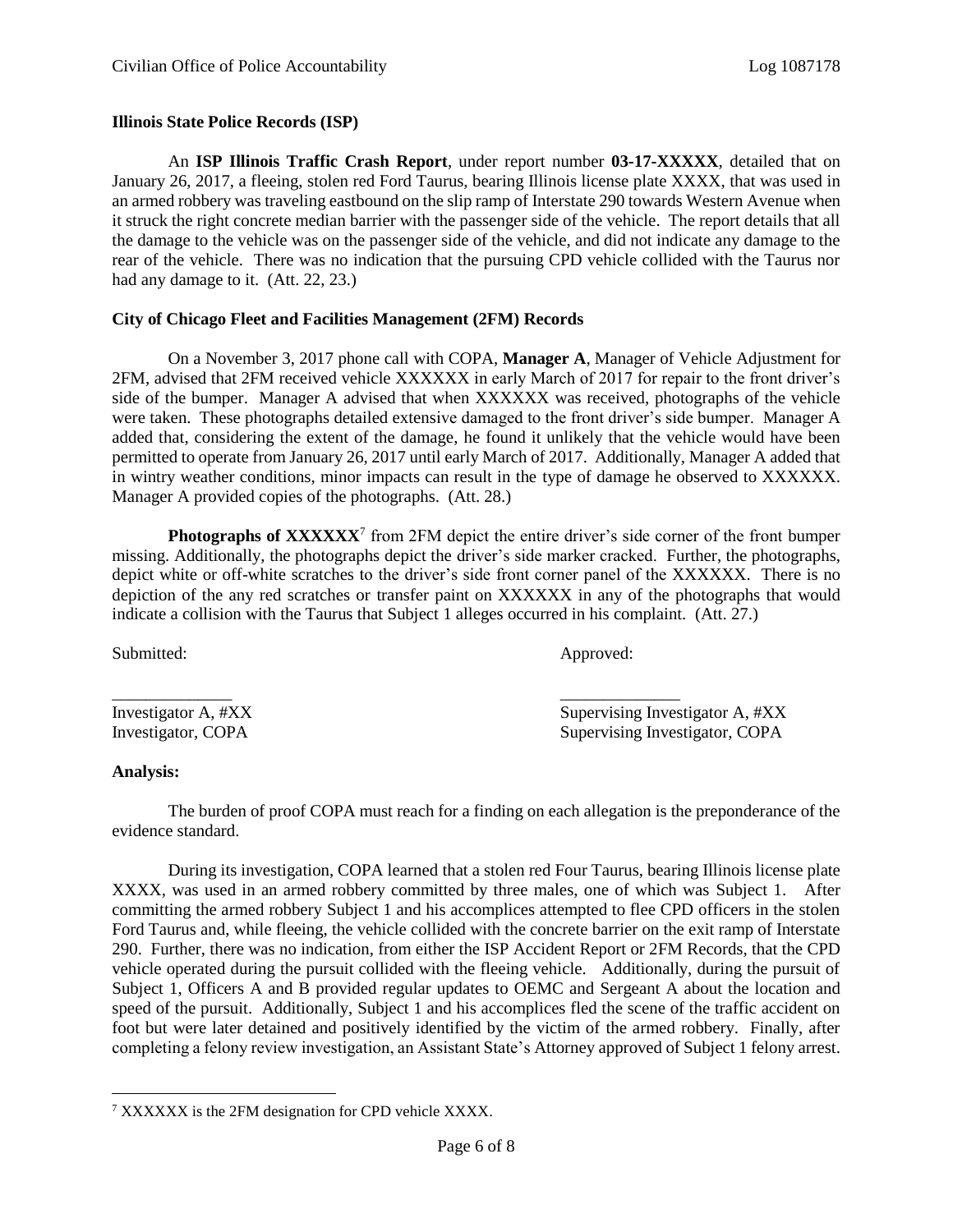General Order G03-03-01 permits the pursuit of a fleeing vehicle once the "balancing test" is applied. The "balancing test" weights "[t]he necessity to immediately apprehend the fleeing suspect" against the "inherent danger created by a motor vehicle pursuit." When a CPD officer applies the "balancing test" they must consider the speed of the vehicles, amount of pedestrian and vehicular traffic, weather and road conditions. Additionally, G03-03-01 prohibits CPD officers from forcing a collision or ramming.

On January 26, 2017, Officer B, who was driving the pursuing CPD vehicle, employed the balancing test and determined that a pursuit was warranted, based on the fact the vehicle was stolen, contained armed robbery suspects, and that vehicular and pedestrian traffic was light.

Based on the nature of the criminal offense – armed robbery, the location of the pursuit – Interstate 290, the time of day – 12:45 pm, the weather conditions – clear and dry, and the light vehicular and pedestrian traffic, COPA determined that Officer B's decision to initiate and continue the pursuit was reasonable under General Order G03-03-01.

The evidence supports the inference that Officer B did not use a CPD vehicle to "ram" the fleeing vehicle Subject 1 was occupying; however, the evidence does not conclusively indicate that contact between the CPD vehicle and the fleeing vehicle did not occur. Therefore, COPA is unable to determine if the two vehicles made contact during the pursuit.

Since Officer A was not operating the CPD vehicle during the pursuit, COPA determined that he was incapable of using the CPD vehicle to striking the fleeing vehicle.

Based on the facts that the victim of the armed robbery identified Subject 1 as one of the perpetrators and an Assistant State's Attorney approved of Subject 1's felony arrest, COPA determined that there was sufficient probable cause for Subject 1's arrest.

# **Conclusion:**

COPA recommends a finding of **Exonerated** for Allegations 1 and 3 against Officer A #XXXX, that on January 26, 2017, he engaged in an unauthorized pursuit; and arrested Subject 1 without probable cause.

COPA recommends a finding of **Unfounded** for Allegation 2 against Officer A #XXXX, that on January 26, 2017, he used excessive force by using a CPD vehicle to "ram" the fleeing vehicle Subject 1 was in.

COPA recommends a finding of **Exonerated** for Allegations 1 and 3 against Officer B #XXXX, that on January 26, 2017, he engaged in an unauthorized pursuit; and arrested Subject 1 without probable cause.

COPA recommends a finding of **Not Sustained** for Allegation 2 against Officer B #XXXX, that on January 26, 2017, he used excessive force by using a CPD vehicle to "ram" the fleeing vehicle occupied by Subject 1.

Deputy Chief Administrator

\_\_\_\_\_\_\_\_\_\_\_\_\_\_\_\_\_\_\_\_\_\_\_\_\_\_